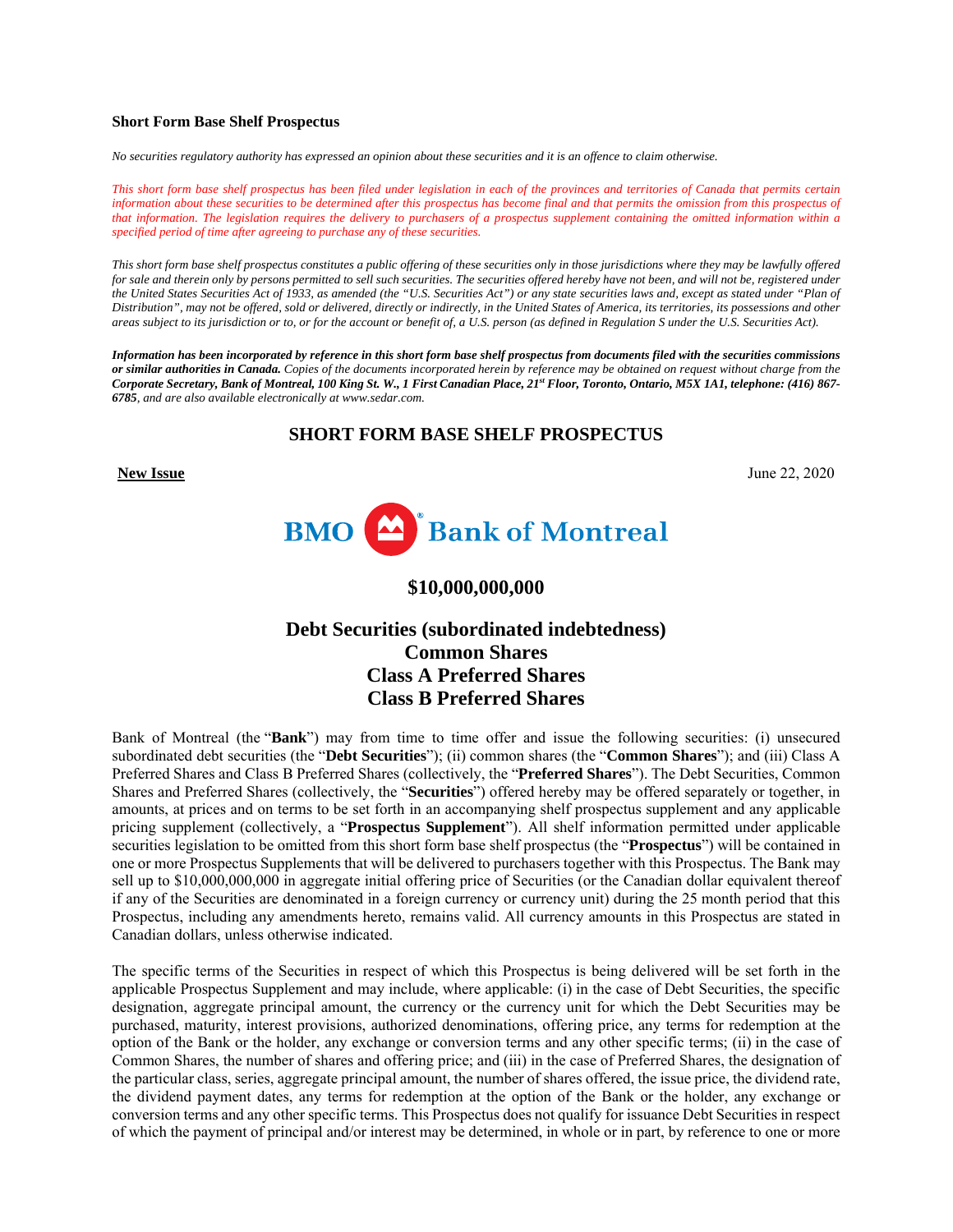underlying interests including, for example, an equity or debt security, a statistical measure of economic or financial performance including, but not limited to, any currency, consumer price or mortgage index, or the price or value of one or more commodities, indices or other items, or any other item or formula, or any combination or basket of the foregoing items. For greater certainty, this Prospectus may qualify for issuance Debt Securities in respect of which the payment of principal and/or interest may be determined, in whole or in part, by reference to published rates of a central banking authority or one or more financial institutions, such as a prime rate or a bankers' acceptance rate, or to recognized market benchmark interest rates.

The Debt Securities will be direct unsecured obligations of the Bank constituting subordinated indebtedness for the purposes of the *Bank Act* (Canada) (the "**Bank Act**") ranking at least equally with other subordinated indebtedness of the Bank from time to time issued and outstanding (other than subordinated indebtedness which has been further subordinated in accordance with its terms).

## **The Debt Securities will not constitute deposits that are insured under the** *Canada Deposit Insurance Corporation Act* **or any other deposit insurance regime.**

The outstanding Common Shares are currently listed on the Toronto and New York stock exchanges and the outstanding Preferred Shares, other than the Class B Preferred Shares Series 36 (Non-Viability Contingent Capital (NVCC)), are listed on the Toronto Stock Exchange.

Effective January 1, 2013 in accordance with capital adequacy requirements adopted by the Office of the Superintendent of Financial Institutions Canada, non-common capital instruments issued after January 1, 2013, including subordinated debt securities or preferred shares, must include terms providing for the full and permanent conversion of such securities into common shares upon the occurrence of certain trigger events relating to financial viability (the "**Non-Viable Capital Contingency Provisions**") in order to qualify as regulatory capital. The specific terms of any Non-Viable Capital Contingency Provisions for any subordinated Debt Securities and Preferred Shares that the Bank issues under this Prospectus will be described in one or more Prospectus Supplements relating to such Securities.

The Securities may be sold through underwriters or dealers, by the Bank directly pursuant to applicable statutory exemptions or through agents designated by the Bank from time to time. See "Plan of Distribution". The underwriters may decrease the price at which the Securities are distributed for cash from the initial offering price disclosed in a Prospectus Supplement unless otherwise specified in a Prospectus Supplement. **See "Plan of Distribution" for additional disclosure concerning a possible price decrease.** The Prospectus Supplement will identify each underwriter, dealer or agent engaged in connection with the offering and sale of those Securities, and will also set forth the terms of the offering of such Securities including the net proceeds to the Bank and, to the extent applicable, any fees payable to the underwriters, dealers or agents. The offerings are subject to approval of certain legal matters on behalf of the Bank by Osler, Hoskin & Harcourt LLP.

Janice M. Babiak, Craig W. Broderick, Christine A. Edwards, Dr. Martin S. Eichenbaum and Linda S. Huber (each a director of the Bank resident outside of Canada), have appointed the Bank, at 100 King Street West, 1 First Canadian Place, 24th Floor, Toronto, Ontario, M5X 1A1, Canada, as agent for service of process. Purchasers are advised that it may not be possible for investors to enforce judgments obtained in Canada against any person that resides outside of Canada, even if such person has appointed an agent for service of process.

The head office of the Bank is at 129 rue Saint Jacques, Montreal, Québec, H2Y 1L6, and the executive offices are located at 100 King Street West, 1 First Canadian Place, Toronto, Ontario, M5X 1A1.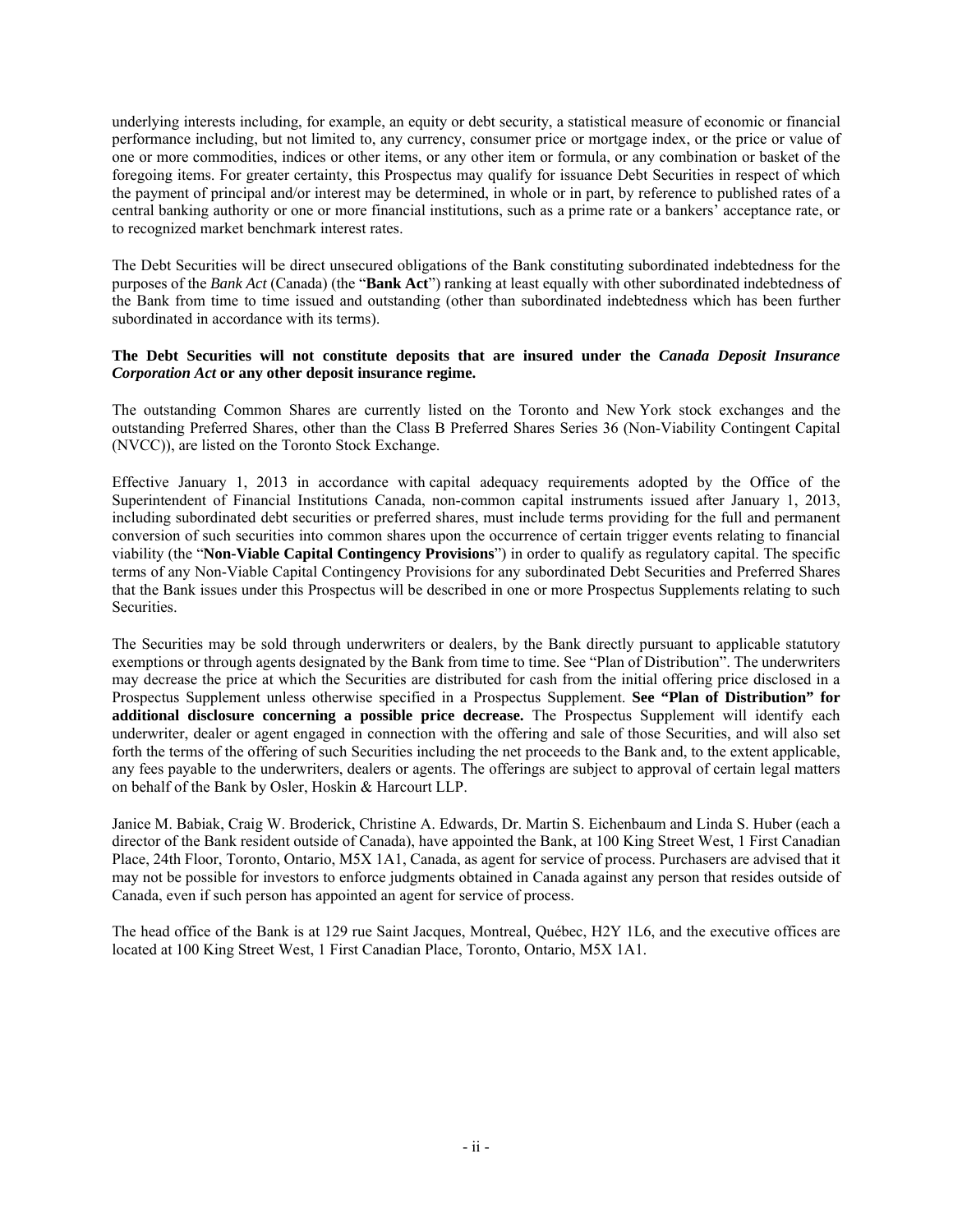# **Table of Contents**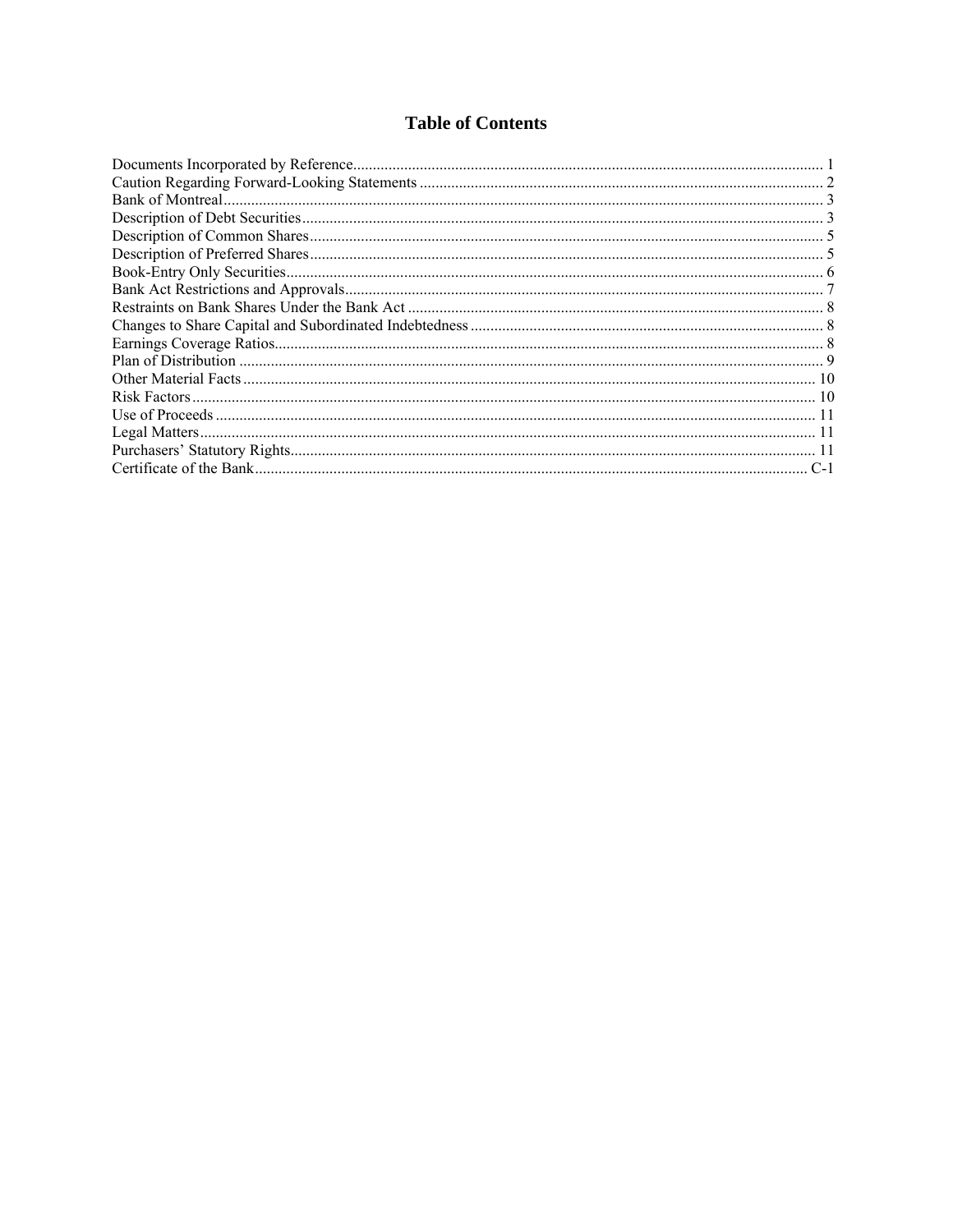#### **DOCUMENTS INCORPORATED BY REFERENCE**

The following documents that have been filed by the Bank with the various securities commissions or similar authorities in each of the provinces and territories of Canada and with the Superintendent of Financial Institutions (the "**Superintendent**"), are specifically incorporated by reference in, and form an integral part of, this Prospectus:

- (a) Annual Information Form dated December 3, 2019;
- (b) audited consolidated financial statements as at and for the year ended October 31, 2019 with comparative consolidated financial statements as at and for the year ended October 31, 2018, together with the auditors' reports thereon and the auditors' report on internal control over financial reporting as of October 31, 2019 under the standards of the Public Company Accounting Oversight Board (United States);
- (c) Management's Discussion and Analysis as contained in the Bank's Annual Report as of October 31, 2019 (the "**2019 Annual Report**");
- (d) Management Proxy Circular dated February 6, 2020 in connection with the annual meeting of shareholders of the Bank held on March 31, 2020;
- (e) unaudited consolidated interim financial statements as at and for the three and six months ended April 30, 2020; and
- (f) Management's Discussion and Analysis for the three and six months ended April 30, 2020.

Any documents of the type referred to in the preceding paragraph or required to be incorporated by reference herein pursuant to National Instrument 44-101 – *Short Form Prospectus Distributions,* including any unaudited interim consolidated financial statements and related Management's Discussion and Analysis, information circulars, material change reports (excluding confidential material change reports), business acquisition reports, marketing materials and other disclosure document filed by the Bank with a securities regulatory authority in Canada, after the date of this Prospectus and prior to the termination of the offering under any Prospectus Supplement, shall be deemed to be incorporated by reference herein.

**Any statement contained in this Prospectus or in a document incorporated or deemed to be incorporated by reference herein shall be deemed to be modified or superseded for the purposes of this Prospectus to the extent that a statement contained herein or in any other subsequently filed document which also is or is deemed to be incorporated by reference herein modifies or supersedes such statement. The modifying or superseding statement need not state that it has modified or superseded a prior statement or include any other information set forth in the document that it modifies or supersedes. The making of a modifying or superseding statement is not to be deemed an admission for any purposes that the modified or superseded statement, when made, constituted a misrepresentation, an untrue statement of a material fact or an omission to state a material fact that is required to be stated or that is necessary to make a statement not misleading in light of the circumstances in which it was made. Any statement so modified or superseded shall not be deemed, except as so modified or superseded, to constitute a part of this Prospectus.** 

A Prospectus Supplement containing the specific terms of an offering of Securities will be delivered to purchasers of such Securities together with this Prospectus and will be deemed to be incorporated into this Prospectus as of the date of the Prospectus Supplement solely for the purposes of the offering of the Securities covered by such Prospectus Supplement unless otherwise expressly provided therein.

Upon a new Annual Information Form and the related audited annual consolidated financial statements together with the auditors' report thereon, the auditors' report on internal control over financial reporting under the standards of the Public Company Accounting Oversight Board (United States) and Management's Discussion and Analysis being filed by the Bank with, and where required, accepted by, the applicable securities regulatory authorities during the currency of this Prospectus, the previous Annual Information Form, the previous audited annual consolidated financial statements and Management's Discussion and Analysis and all unaudited interim consolidated financial statements, material change reports, information circulars, business acquisition reports and other disclosure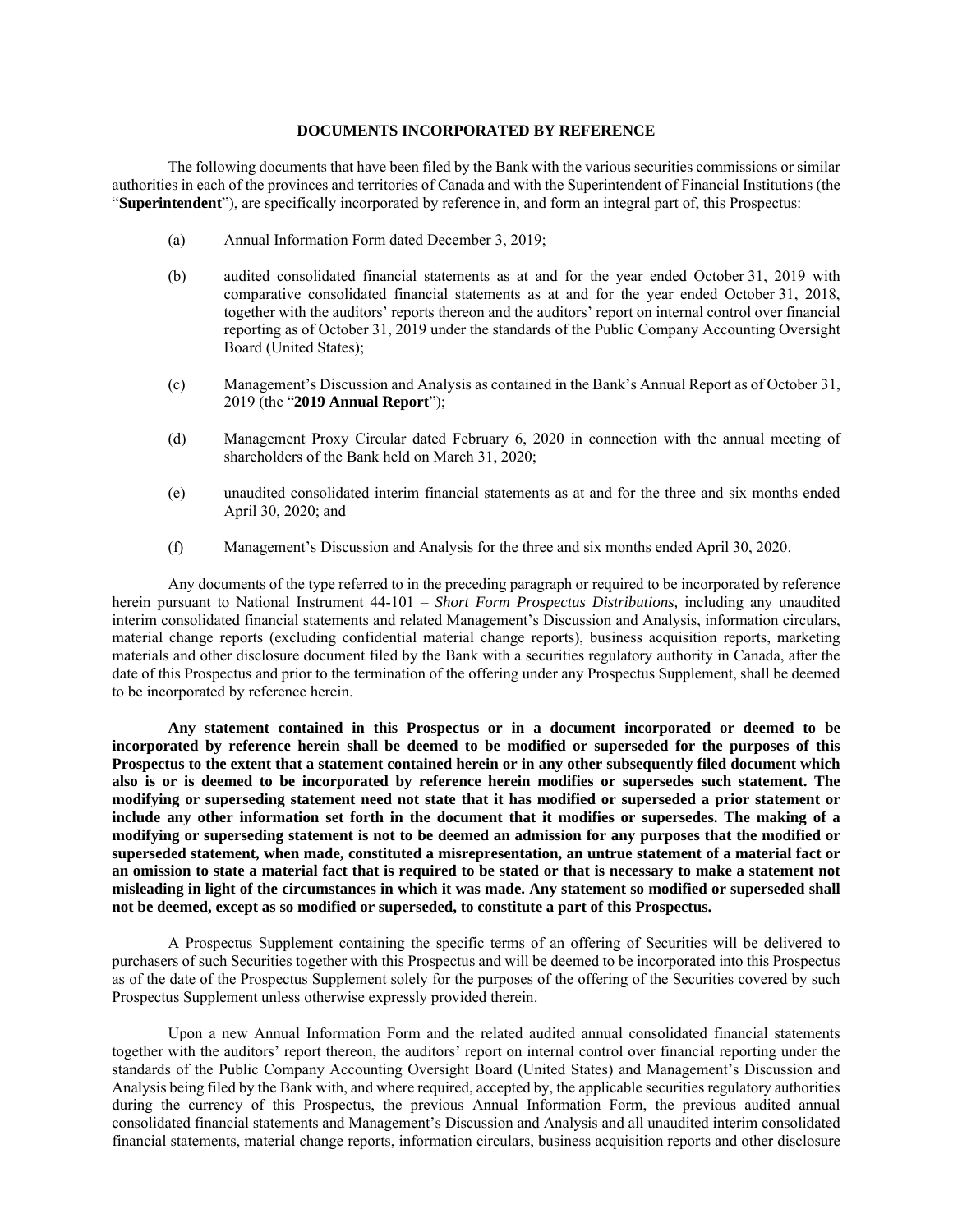documents filed prior to the commencement of the Bank's financial year in which the new Annual Information Form is filed shall be deemed no longer to be incorporated into this Prospectus for purposes of future offers and sales of Securities hereunder.

Where the Bank updates its disclosure of earnings coverage ratios by Prospectus Supplement, the Prospectus Supplement filed with the applicable securities regulatory authorities that contains the most recent updated disclosure of earnings coverage ratios and any Prospectus Supplement supplying any additional or updated information the Bank may elect to include (provided that such information does not describe a material change that has not already been the subject of a material change report or a prospectus amendment) will be delivered to all subsequent purchasers of Securities together with this Prospectus and will be deemed to be incorporated into this Prospectus as of the date of such Prospectus Supplement or Prospectus Supplements.

## **CAUTION REGARDING FORWARD-LOOKING STATEMENTS**

The Bank's public communications often include written or oral forward-looking statements. Statements of this type are included in this Prospectus (including documents incorporated by reference), and may be included in other filings with Canadian securities regulators or the U.S. Securities and Exchange Commission, or in other communications. All such statements are made pursuant to the "safe harbour" provisions of, and are intended to be forward-looking statements under, the United States *Private Securities Litigation Reform Act of 1995* and any applicable Canadian securities legislation. The forward-looking statements contained or incorporated by reference in this Prospectus can often, but not always, be identified by the use of forward-looking words such as "plans", "expects" or "does not expect", "is expected", "is subject to", "budget", "scheduled", "estimates", "forecasts", "intends", "project", "target", "goal", "anticipates" or "does not anticipate", or "believes", or variations of such words and phrases or statements that certain actions, events or results "may", "could", "should", "would", "might" or "will" be taken, occur or be achieved.

By their nature, forward-looking statements require the Bank to make assumptions and are subject to inherent risks and uncertainties, both general and specific in nature. There is significant risk that predictions, forecasts, conclusions or projections will not prove to be accurate, that the Bank's assumptions may not be correct, and that actual results may differ materially from such predictions, forecasts, conclusions or projections. The uncertainty created by the COVID-19 pandemic has heightened this risk given the increased challenge in making assumptions, predictions, forecasts, conclusions or projections. The Bank cautions readers of this Prospectus not to place undue reliance on its forward-looking statements, as a number of factors – many of which are beyond the Bank's control and the effects of which can be difficult to predict – could cause actual future results, conditions, actions or events to differ materially from the targets, expectations, estimates or intentions expressed in the forward-looking statements.

The future outcomes that relate to forward-looking statements may be influenced by many factors, including but not limited to: general economic and market conditions in the countries in which the Bank operates; the severity, duration and spread of the COVID-19 pandemic, its impact on local, national or international economies and its heightening of certain risks that may affect the Bank's future results; the possible impact on the Bank's business and operations of outbreaks of disease or illness that affect local, national or international economies; the Canadian housing market and consumer leverage; weak, volatile or illiquid capital and/or credit markets; interest rate and currency value fluctuations; changes in monetary, fiscal, or economic policy and tax legislation and interpretation; the level of competition in the geographic and business areas in which the Bank operates; changes in laws or in supervisory expectations or requirements, including capital, interest rate and liquidity requirements and guidance, and the effect of such changes on funding costs; judicial or regulatory proceedings; the accuracy and completeness of the information the Bank obtains with respect to its customers and counterparties; failure of third parties to comply with their obligations to the Bank; the Bank's ability to execute its strategic plans and to complete and integrate acquisitions, including obtaining regulatory approvals; critical accounting estimates and the effect of changes to accounting standards, rules and interpretations on these estimates; operational and infrastructure risks, including with respect to reliance on third parties; changes to the Bank's credit ratings; political conditions, including changes relating to or affecting economic or trade matters; global capital markets activities; the possible effects on the Bank's business of war or terrorist activities; natural disasters and disruptions to public infrastructure, such as transportation, communications, power or water supply; technological changes; information, privacy and cyber security, including the threat of data breaches, hacking, identity theft and corporate espionage, as well as the possibility of denial of service resulting from efforts targeted at causing system failure and service disruption; and the Bank's ability to anticipate and effectively manage risks arising from all of the foregoing factors.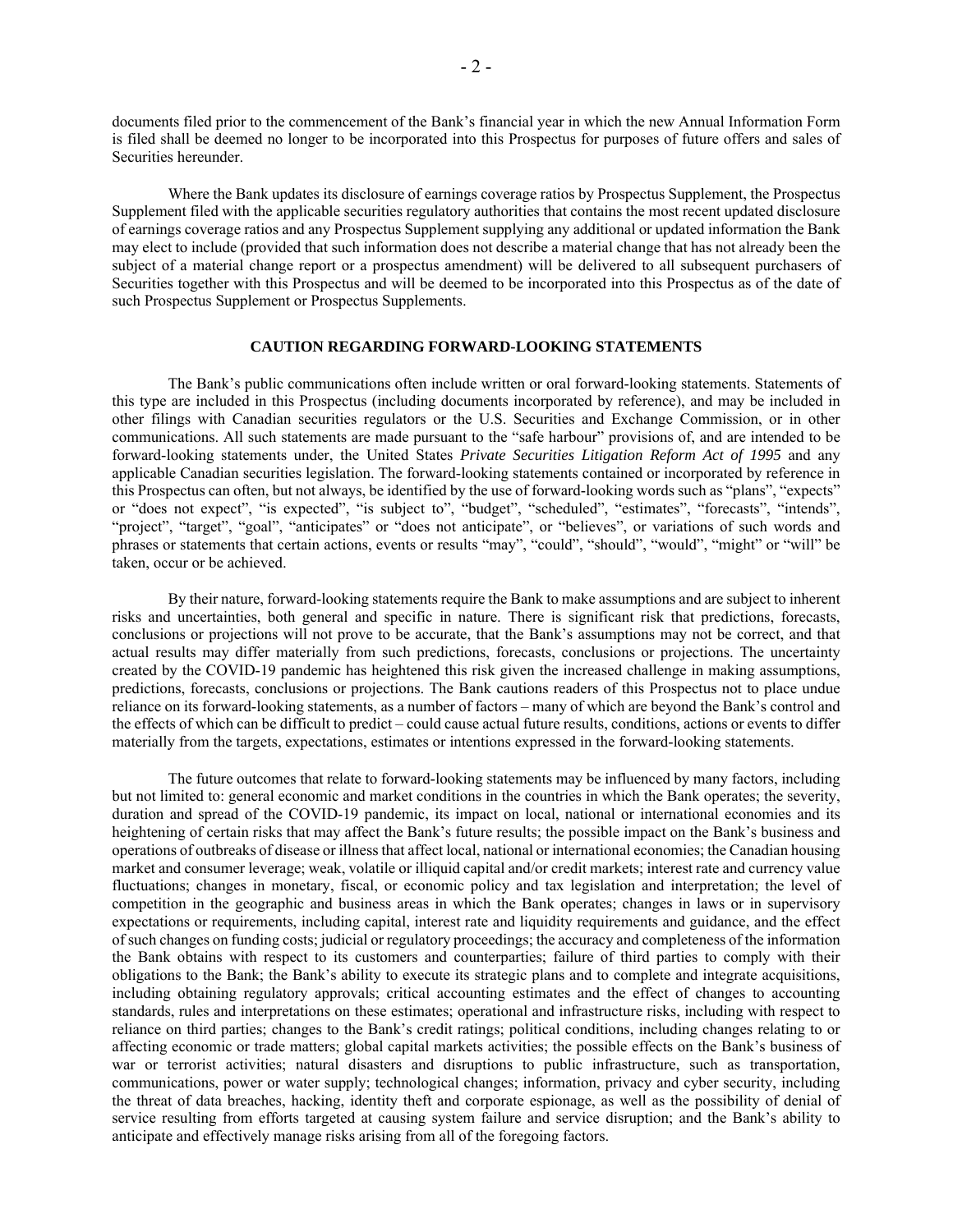The Bank cautions that the foregoing list is not exhaustive of all possible factors. Other factors and risks could adversely affect its results. For more information, please refer to the discussion in the Risks That May Affect Future Results section, and the sections related to credit and counterparty, market, insurance, liquidity and funding, operational, legal and regulatory, business, strategic, environmental and social, and reputation risk, in the Enterprise-Wide Risk Management section that begins on page 68 of the Bank's 2019 Annual Report, as updated by quarterly reports, all of which outline certain key factors and risks that may affect the Bank's future results. Investors and others should carefully consider these factors and risks, as well as other uncertainties and potential events, and the inherent uncertainty of forward-looking statements. The Bank does not undertake to update any forward-looking statements, whether written or oral, that may be made from time to time by the organization or on its behalf, except as required by law. The forward-looking information contained or incorporated by reference in this Prospectus is presented for the purpose of assisting prospective purchasers of the Bank's securities in understanding the Bank's financial position as at and for the periods ended on the dates presented, as well as its strategic priorities and objectives, and may not be appropriate for other purposes.

Material economic assumptions underlying the forward-looking statements contained or incorporated by reference in this Prospectus are set out in the Economic Developments and Outlook section on page 18 of the Bank's 2019 Annual Report, as updated by quarterly reports. Assumptions about the performance of the Canadian and U.S. economies, as well as overall market conditions and their combined effect on the Bank's business, are material factors the Bank considers when determining its strategic priorities, objectives and expectations for its business. In determining the Bank's expectations for economic growth, the Bank primarily considers historical economic data, past relationships between economic and financial variables, changes in government policies, and the risks to the domestic and global economy.

#### **BANK OF MONTREAL**

Bank of Montreal started business in Montreal in 1817 and was incorporated in 1821 by an Act of Lower Canada as the first Canadian chartered bank. Since 1871, the Bank has been a chartered bank under the Bank Act, and is named in Schedule I of the Bank Act. The Bank Act is the charter of the Bank and governs its operations.

The Bank's head office is 129 rue Saint Jacques, Montreal, Quebec, H2Y 1L6. Its executive offices are 100 King Street West, 1 First Canadian Place, Toronto, Ontario, M5X 1A1.

The Bank provides a broad range of personal and commercial banking, wealth management, global markets and investment banking products and services directly and through Canadian and non-Canadian subsidiaries, offices, and branches. As at October 31, 2019, the Bank had more than 12 million customers and more than 45,000 full-time equivalent employees. The Bank has approximately 1,500 bank branches in Canada and the United States and operates internationally in major financial markets and trading areas through its offices in a number of jurisdictions around the world. BMO Financial Corp. is based in Chicago and wholly-owned by Bank of Montreal. BMO Financial Corp. operates primarily through its subsidiary BMO Harris Bank N.A., which provides banking, financing, investing, and cash management services in select markets in the United States. The Bank provides a full range of investment dealer services through entities, including BMO Nesbitt Burns Inc., a major fully integrated Canadian investment dealer, and BMO Capital Markets Corp., the Bank's wholly-owned registered securities dealer in the United States.

#### **DESCRIPTION OF DEBT SECURITIES**

The following describes certain general terms and provisions of the Debt Securities. The particular terms and provisions of Debt Securities offered by a Prospectus Supplement, and the extent to which the general terms and provisions described below may apply to such Debt Securities, will be described in such Prospectus Supplement.

The Debt Securities will be direct unsecured obligations of the Bank, constituting subordinated indebtedness for the purposes of the Bank Act, ranking at least equally with other subordinated indebtedness of the Bank from time to time issued and outstanding (other than subordinated indebtedness or any Debt Securities which have been further subordinated in accordance with their terms). In the event of the insolvency or winding-up of the Bank, the subordinated indebtedness issued by the Bank (including any Debt Securities issued hereunder if a trigger event has not occurred as contemplated under the specific Non-Viable Capital Contingency Provisions as may be applicable to such Debt Securities) will be subordinate in right of payment to the prior payment in full of the deposit liabilities of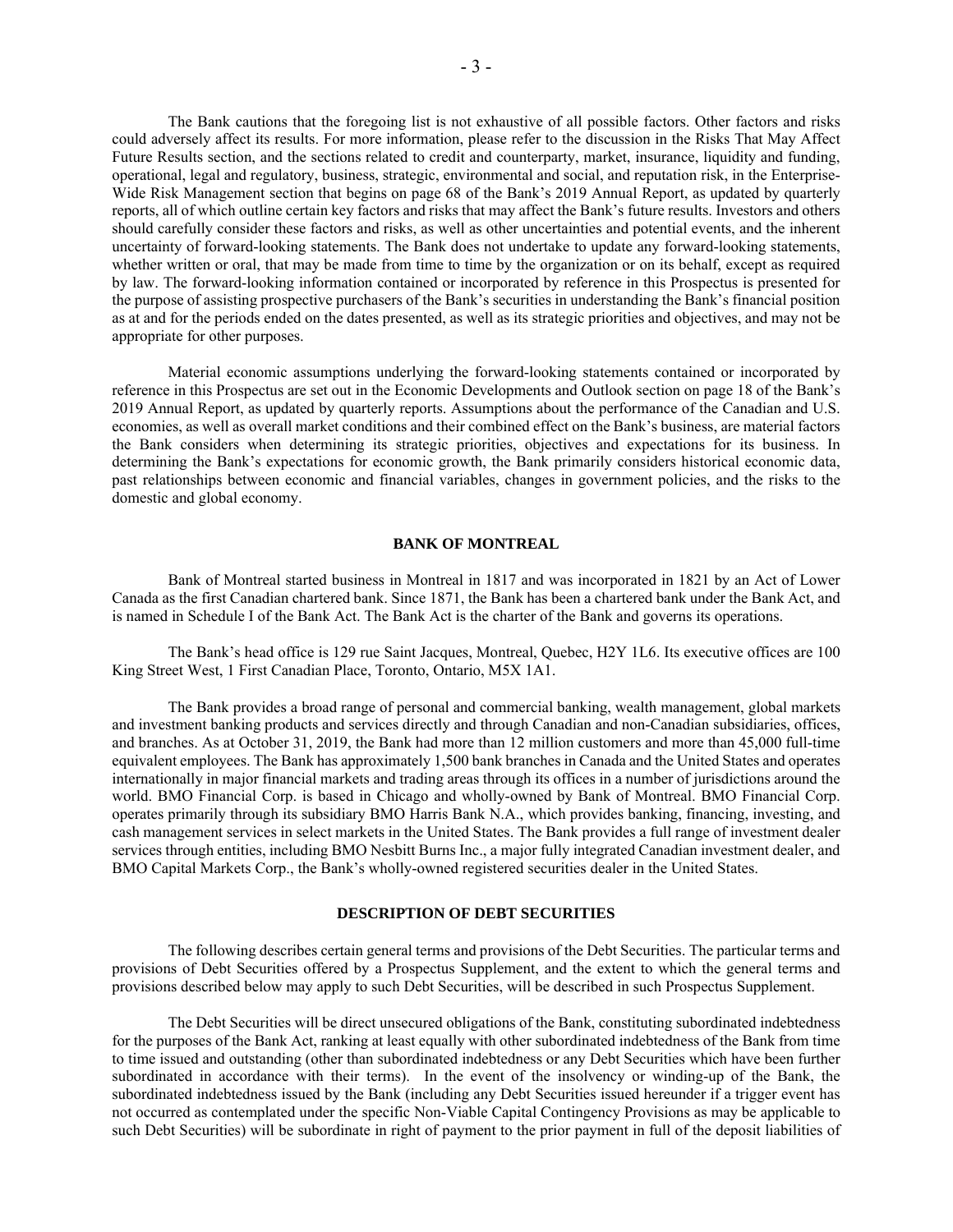the Bank and other liabilities of the Bank except those liabilities which by their terms rank in right of payment equally with or subordinate to indebtedness.

Subject to regulatory capital requirements applicable to the Bank, there is no limit on the amount of Debt Securities that the Bank may issue.

If the Bank becomes insolvent, the Bank Act provides that priorities among payments of the Bank's deposit liabilities and payments of all of the Bank's other liabilities (including payments in respect of Debt Securities) are to be determined in accordance with the laws governing priorities and, where applicable, by the terms of the indebtedness and liabilities. Because the Bank has subsidiaries, the Bank's right to participate in any distribution of the assets of such banking or non-banking subsidiaries, upon a subsidiary's dissolution, winding-up liquidation or reorganization or otherwise, and thus a purchaser's ability to benefit indirectly from such distribution, is subject to the prior claims of creditors of that subsidiary, except to the extent that the Bank may be a creditor of that subsidiary and the Bank's claims are recognized. There are legal limitations on the extent to which some of the Bank's subsidiaries may extend credit, pay dividends or otherwise supply funds to, or engage in transactions with, the Bank or some of the Bank's other subsidiaries.

## **The Debt Securities will not constitute deposits that are insured under the** *Canada Deposit Insurance Corporation Act* **or any other deposit insurance regime***.*

The Debt Securities will be issued under one or more indentures (each, a "**Trust Indenture**"), in each case between the Bank and a financial institution to which the *Trust and Loan Companies Act* (Canada) applies or a financial institution organized under the laws of any province of Canada and authorized to carry on business as a trustee (each, a "**Trustee**"). Any series of Debt Securities may also be created and issued without a Trust Indenture or a fiscal agency or paying agency agreement. The Bank may also appoint a calculation agent in connection with any Debt Securities issued under this Prospectus, which agent may be an affiliate or otherwise non-arm's length to the Bank. The statements made below relating to any Trust Indenture and the Debt Securities to be issued thereunder are summaries of certain anticipated provisions thereof, are not complete and are subject to, and are qualified in their entirety by reference to, all provisions of the applicable Trust Indenture.

Each Trust Indenture may provide that Debt Securities may be issued thereunder up to the aggregate principal amount which may be authorized from time to time by the Bank. Reference is made to the Prospectus Supplement which accompanies this Prospectus for the terms and other information with respect to the Debt Securities being offered thereby, including: (i) the designation, aggregate principal amount and authorized denominations of the Debt Securities; (ii) the currency for which the Debt Securities may be purchased and the currency in which the principal and any interest is payable (in either case, if other than Canadian dollars); (iii) the percentage of the principal amount at which the Debt Securities will be issued; (iv) the date or dates on which the Debt Securities will mature; (v) the rate or rates per annum at which such Debt Securities will bear interest (if any), or the method of determination of such rates (if any); (vi) the dates on which such interest will be payable and the record dates for such payments; (vii) the Trustee under the Trust Indenture pursuant to which the Debt Securities are to be issued; (viii) any redemption term or terms under which such Debt Securities may be defeased; (ix) whether the Debt Securities are to be issued in registered form, "book-entry only" form, bearer form or in the form of temporary or permanent global securities and the basis of exchange, transfer and ownership thereof;  $(x)$  any exchange or conversion terms;  $(xi)$  the ratings, if any, issued by rating agencies; and (xii) any other specific terms.

Unless otherwise specified in the Prospectus Supplement which accompanies this Prospectus, principal, premium (if any) and interest payable on Debt Securities are to be payable at any branch in Canada of the Bank provided that such payments may also be made at the option of the Bank by electronic or wire transfer or, by cheque mailed, delivered or otherwise transferred to the persons in whose names the Debt Securities are registered.

Debt Securities may, at the option of the Bank, be issued in fully registered form, in bearer form or in "bookentry only" form. See "Book-Entry Only Securities" below. Debt Securities in registered form will be exchangeable for other Debt Securities of the same series and tenor, registered in the same name, for the same aggregate principal amount in different authorized denominations and will be transferable at any time or from time to time at the corporate trust office of the Trustee for the Debt Securities. No charge will be made to the holder for any such exchange or transfer except for any tax or government charge incidental thereto.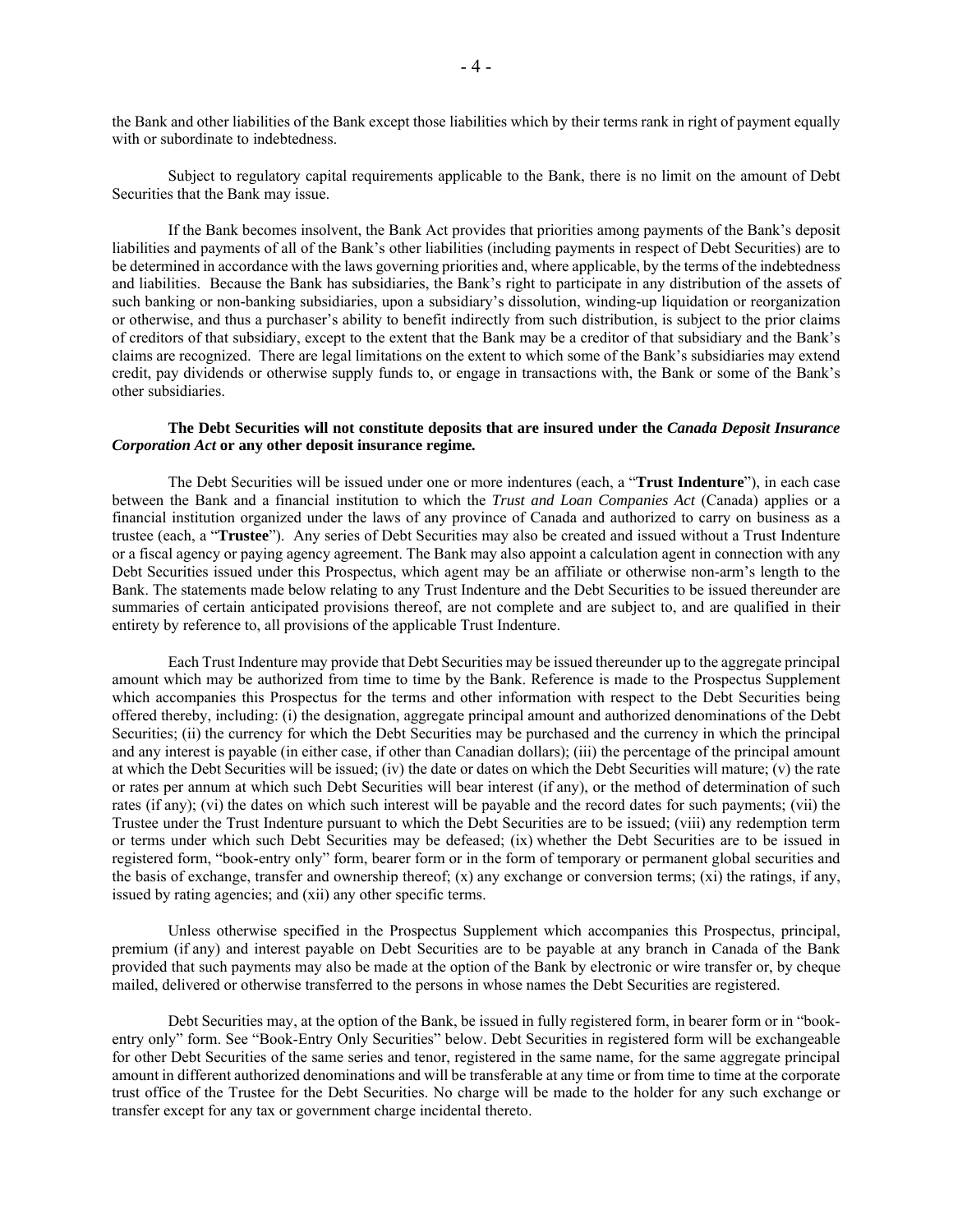## **DESCRIPTION OF COMMON SHARES**

The authorized common share capital of the Bank consists of an unlimited number of Common Shares without nominal or par value, of which 639,232,276 were outstanding as at October 31, 2019. The holders of Common Shares are entitled to (i) vote at all meetings of the shareholders of the Bank, except for meetings where only holders of a specified class or series of shares are entitled to vote; (ii) receive dividends as and when declared by the Board of Directors of the Bank, subject to the preference of the Bank's holders of preferred shares; and (iii) receive the remaining property of the Bank if it is liquidated, dissolved, or wound up, only after paying the Bank's holders of preferred shares and paying all outstanding debt.

#### **DESCRIPTION OF PREFERRED SHARES**

The following describes certain general terms and provisions of the Preferred Shares. The particular terms and provisions of a series of Preferred Shares offered by a Prospectus Supplement, and the extent to which the general terms and provisions described below may apply thereto, will be described in such Prospectus Supplement.

## **Certain Provisions of the Class A Preferred Shares as a Class**

#### *Issuable in Series*

The Class A Preferred Shares may be issued, from time to time, in one or more series with such rights, privileges, restrictions and conditions as the Board of Directors of the Bank may determine by resolution. As at the date hereof, there were no outstanding Class A Preferred Shares.

The Class A Preferred Shares of each series rank equally to all other series of Class A Preferred Shares and Class B Preferred Shares (including any Preferred Shares issued hereunder if a trigger event has not occurred as contemplated under the specific Non-Viable Capital Contingency Provisions applicable to such Preferred Shares) and are entitled to preference over the Common Shares and over any other shares ranking junior to the Class A Preferred Shares and the Class B Preferred Shares with respect to the payment of dividends and in the distribution of property in the event of the liquidation, dissolution or winding up of the Bank.

#### *Creation and Issue of Shares*

Under the Bank Act, the Bank may not, without the approval of the holders of the Class A Preferred Shares, create any other class of shares ranking equal with or superior to the Class A Preferred Shares. Shareholders must give this approval as set out below in "Shareholder Approvals." The Bank Act and other laws may also require other forms of approval.

The Bank does not require approval of the holders of Class A Preferred Shares to create or issue additional Class A Preferred Shares or shares of equal rank if, on the date they are created or issued, the Bank has declared and paid or set apart for payment all dividends payable on cumulative and non-cumulative Class A Preferred Shares, including for the most recently completed fiscal period.

## *Voting Rights*

The holders of the Class A Preferred Shares are not entitled to any voting rights as a class except as provided herein or by law.

## *Shareholder Approvals*

Any approval to be given by the holders of the Class A Preferred Shares may be given by a resolution carried by the affirmative vote of not less than 66⅔% of the votes cast at a meeting of holders of Class A Preferred Shares at which a majority of the outstanding Class A Preferred Shares is represented or, if no quorum is present at such meeting, at any adjourned meeting at which no quorum requirements would apply.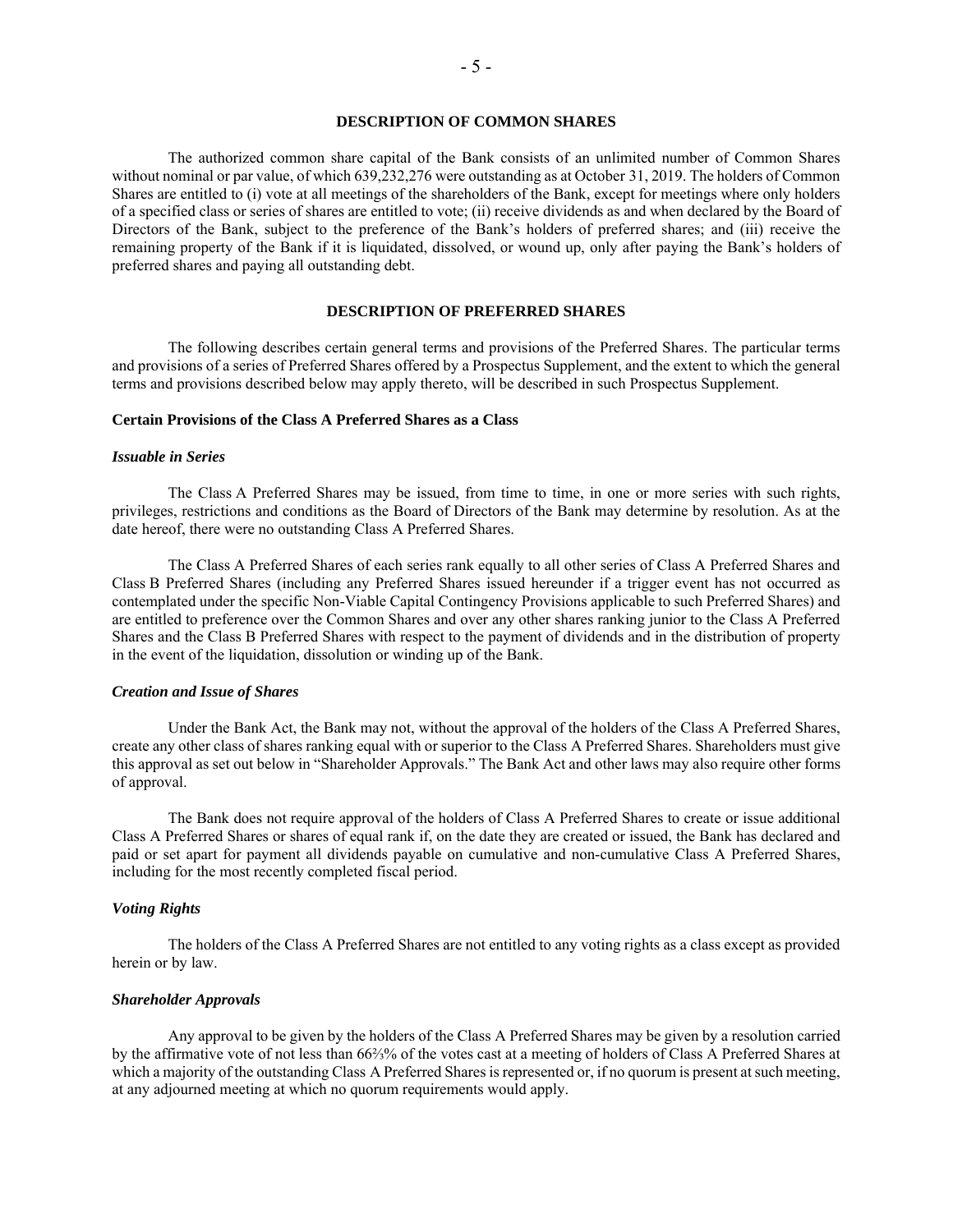## **Certain Provisions of the Class B Preferred Shares as a Class**

#### *Issuable in Series*

The Class B Preferred Shares may be issued, from time to time, in one or more series with such rights, privileges, restrictions and conditions as the Board of Directors of the Bank may determine by resolution.

The Class B Preferred Shares of each series rank equally to all other series of Class B Preferred Shares and Class A Preferred Shares (including any Preferred Shares issued hereunder if a trigger event has not occurred as contemplated under the specific Non-Viable Capital Contingency Provisions applicable to such Preferred Shares) and are entitled to preference over the Common Shares and over any other shares ranking junior to the Class A Preferred Shares and the Class B Preferred Shares with respect to the payment of dividends and in the distribution of property in the event of the liquidation, dissolution or winding up of the Bank.

#### *Creation and Issue of Shares*

Under the Bank Act, the Bank may not, without the approval of the holders of the Class B Preferred Shares, create any other class of shares ranking equal with or superior to the Class B Preferred Shares. Shareholders must give this approval as set out below in "Shareholder Approvals." The Bank Act and other laws may also require other forms of approval.

The Bank does not require approval of the holders of Class B Preferred Shares to create or issue additional Class B Preferred Shares or shares of equal rank if, on the date they are created or issued, the Bank has declared and paid or set apart for payment all dividends payable on cumulative and non-cumulative Class B Preferred Shares, including for the most recently completed fiscal period.

## *Voting Rights*

The holders of the Class B Preferred Shares are not entitled to any voting rights as a class except as provided herein or by law.

#### *Shareholder Approvals*

Any approval to be given by the holders of the Class B Preferred Shares may be given by a resolution carried by the affirmative vote of not less than 66⅔% of the votes cast at a meeting of holders of Class B Preferred Shares at which a majority of the outstanding Class B Preferred Shares is represented or, if no quorum is present at such meeting. at any adjourned meeting at which no quorum requirements would apply.

## **BOOK-ENTRY ONLY SECURITIES**

Securities issued in "book-entry only" form must be purchased, transferred or redeemed through participants ("**Participants**") in the depository service of CDS Clearing and Depository Services Inc. ("**CDS**") (or such other depository as is identified in an accompanying Prospectus Supplement or any successor to CDS, as the case may be). Each of the underwriters, dealers or agents, as the case may be, named in an accompanying Prospectus Supplement will be a Participant. On the closing of a book-entry only offering, the Bank will cause a global certificate or certificates representing the aggregate number of Securities subscribed for under such offering to be delivered to, and registered in the name of, CDS or its nominee. Except as described below, no purchaser of Securities will be entitled to a certificate or other instrument from the Bank or CDS evidencing that purchaser's ownership thereof, and no purchaser will be shown on the records maintained by CDS except through a book-entry account of a Participant acting on behalf of such purchaser. Each purchaser of Securities will receive a customer confirmation of purchase from the registered dealer from which the Securities are purchased in accordance with the practices and procedures of such registered dealer. The practices of registered dealers may vary, but generally customer confirmations are issued promptly after execution of a customer order. CDS will be responsible for establishing and maintaining book-entry accounts for its Participants having interests in the Securities. Reference in this Prospectus to a holder of Securities means, unless the context otherwise requires, the owner of the beneficial interest in the Securities.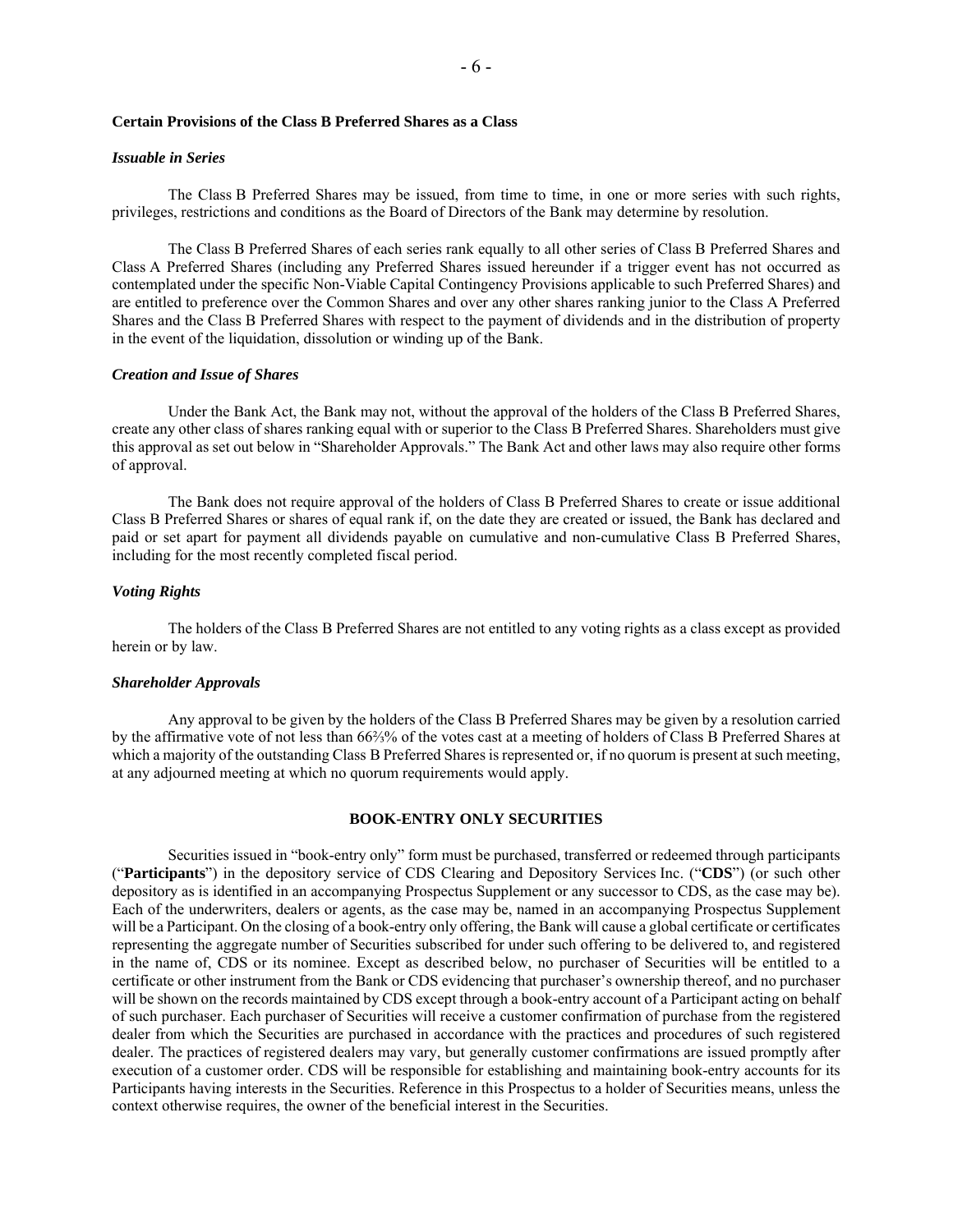If the Bank determines, or CDS notifies the Bank in writing, that CDS is no longer willing or able to discharge properly its responsibilities as depository with respect to the Securities and the Bank is unable to locate a qualified successor, or if the Bank at its option elects, or is required by law, to terminate the book-entry system, then the Securities will be issued in fully registered form to holders or their nominees.

#### *Transfer, Conversion or Redemption of Securities*

Transfer of ownership, conversion or redemptions of Securities will be effected through records maintained by CDS or its nominee for such Securities with respect to interests of Participants, and on the records of Participants with respect to interests of persons other than Participants. Holders who desire to purchase, sell or otherwise transfer ownership of or other interests in the Securities may do so only through Participants.

The ability of a holder to pledge a Security or otherwise take action with respect to such holder's interest in a Security (other than through a Participant) may be limited due to the lack of a physical certificate.

#### *Payments and Notices*

Any payment of principal, redemption, dividend and interest on a Security (as applicable) will be made by the Bank to CDS or its nominee, as the case may be, as the registered holder of the Security and the Bank understands that such payments will be credited by CDS or its nominee, as the case may be, in the appropriate amounts to the relevant Participants. Payments to holders of Securities of amounts so credited will be the responsibility of the Participants.

As long as CDS or its nominee is the registered holder of the Securities, CDS or its nominee, as the case may be, will be considered the sole owner of the Securities for the purposes of receiving notices or payments on the Securities. In such circumstances, the responsibility and liability of the Bank in respect of notices or payments on the Securities is limited to giving or making payment of any principal, redemption, dividend and interest due on the Securities (as applicable) to CDS or its nominee.

Each holder must rely on the procedures of CDS and, if such holder is not a Participant, on the procedures of the Participant through which such holder owns its interest, to exercise any rights with respect to the Securities. The Bank understands that under existing policies of CDS and industry practices, if the Bank requests any action of holders or if a holder desires to give any notice or take any action which a registered holder is entitled to give or take with respect to the Securities, CDS would authorize the Participant acting on behalf of the holder to give such notice or to take such action, in accordance with the procedures established by CDS or agreed to from time to time by the Bank, any Trustee and CDS. Any holder that is not a Participant must rely on the contractual arrangement it has directly, or indirectly through its financial intermediary, with its Participant to give such notice or take such action.

The Bank, the underwriters, dealers or agents and any Trustee identified in an accompanying Prospectus Supplement, as applicable, will not have any liability or responsibility for: (i) records maintained by CDS relating to beneficial ownership interest in the Securities held by CDS or the book-entry accounts maintained by CDS; (ii) maintaining, supervising or reviewing any records relating to any such beneficial ownership interest; or (iii) any advice or representation made by or with respect to CDS and contained herein or in any Trust Indenture relating to the rules and regulations of CDS or any action to be taken by CDS or at the directions of the Participants.

## **BANK ACT RESTRICTIONS AND APPROVALS**

Under the Bank Act, the Bank, with the prior consent of the Superintendent, may redeem or purchase any of its shares unless there are reasonable grounds for believing that the Bank is, or the redemption or purchase would cause the Bank to be, in contravention of any regulation made under the Bank Act respecting the maintenance by banks of adequate capital and adequate and appropriate forms of liquidity, or any direction to the Bank made by the Superintendent pursuant to subsection 485(3) of the Bank Act regarding its capital or its liquidity. No such direction to the Bank has been made to date.

The Bank is also prohibited under the Bank Act from paying or declaring a dividend if there are reasonable grounds for believing that the Bank is, or the payment would cause the Bank to be, in contravention of any regulation made under the Bank Act respecting the maintenance by banks of adequate capital and adequate and appropriate forms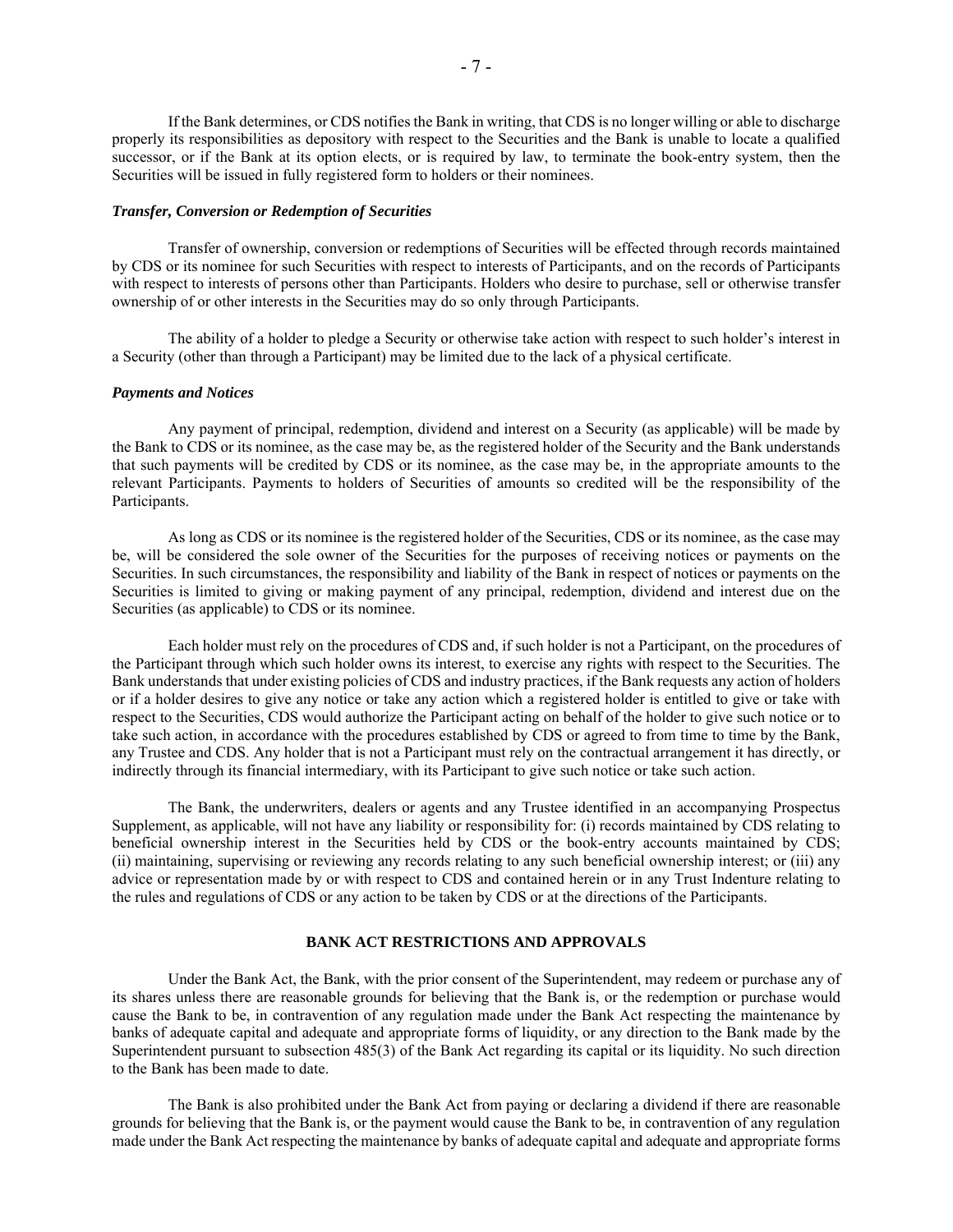of liquidity, or any direction to the Bank made by the Superintendent pursuant to subsection 485(3) of the Bank Act regarding its capital or its liquidity. No such direction to the Bank has been made to date.

#### **RESTRAINTS ON BANK SHARES UNDER THE BANK ACT**

The Bank Act restricts the beneficial ownership of shares of a bank. The following is a summary of such restrictions. No person may be a major shareholder of a bank if such bank has equity of \$12 billion or more, which applies to the Bank. A major shareholder is defined as a person, or group of persons under common control or acting jointly or in concert, that beneficially owns more than 20% of any class of voting shares or more than 30% of any class of non-voting shares of a bank.

In addition, no person may have a significant interest in any class of shares of a bank, including the Bank, unless the person first receives the approval of the Minister of Finance (Canada). A person has a significant interest in a class of shares of a bank when the person, or group of persons under common control or acting jointly or in concert, beneficially owns more than 10% of any class of shares of a bank.

Governments and their agents are also restricted from acquiring shares of a bank, except for certain cases that require the Minister of Finance's consent.

#### **CHANGES TO SHARE CAPITAL AND SUBORDINATED INDEBTEDNESS**

On May 26, 2020, approximately 3.3 million Common Shares were issued through the Bank's Shareholder Dividend Reinvestment and Share Purchase Plan.

On June 17, 2020, the Bank issued \$1,250,000,000 of Series J Medium-Term Notes (Non-Viability Contingent Capital (NVCC)) (Subordinated Indebtedness), Second Tranche (the "**Series J Medium-Term Note Issuance**").

#### **EARNINGS COVERAGE RATIOS**

The following consolidated financial ratios for the Bank, which are calculated for the 12 months ended October 31, 2019 and April 30, 2020, do not reflect the issue of any Securities under this Prospectus.

| <b>Twelve months ended</b>                                                                                                                                          | October 31, 2019 <sup>(2)</sup> | April 30, 2020 <sup>(2)</sup> |
|---------------------------------------------------------------------------------------------------------------------------------------------------------------------|---------------------------------|-------------------------------|
| Grossed up dividend coverage on Class B Preferred Shares Series<br>$(25, 26, 27, 29, 31, 33, 35, 36, 38, 40, 42, 44, and 46)$ and other equity<br>instruments $(1)$ | 28.38 times                     | $22.52 \text{ times}$         |
| Interest coverage on subordinated indebtedness                                                                                                                      | 24.75 times                     | $21.84 \times$                |
| Interest and grossed up dividend coverage on subordinated<br>indebtedness, preferred shares and other equity instruments                                            | $13.22 \text{ times}$           | $11.09 \text{ times}$         |

Notes:

The Bank's dividend requirements on all of its preferred shares and other equity instruments amounted to (i) \$266.1 million for the 12 months ended October 31, 2019, adjusted to a before-tax equivalent using an effective tax rate of 20.82%, and (ii) \$293.5 million for the 12 months ended April 30, 2020, adjusted to a before-tax equivalent using an effective tax rate of 20.55%. The Bank's interest requirements for its long-term debt and grossed up dividends

<sup>(1)</sup> As at October 31, 2019 and April 30, 2020, there were no Class A Preferred Shares outstanding

<sup>(2)</sup> As adjusted to give effect to the Series J Medium-Term Note Issuance.

In calculating the dividend and interest coverages, foreign currency amounts have been converted to Canadian dollars using rates of exchange as at the end of each month. For the 12-month period ended October 31, 2019, the average of such exchange rates was \$1.3288 per US\$1.00. For the 12-month period ended April 30, 2020, the average of such exchange rates was \$1.3368 per US\$1.00.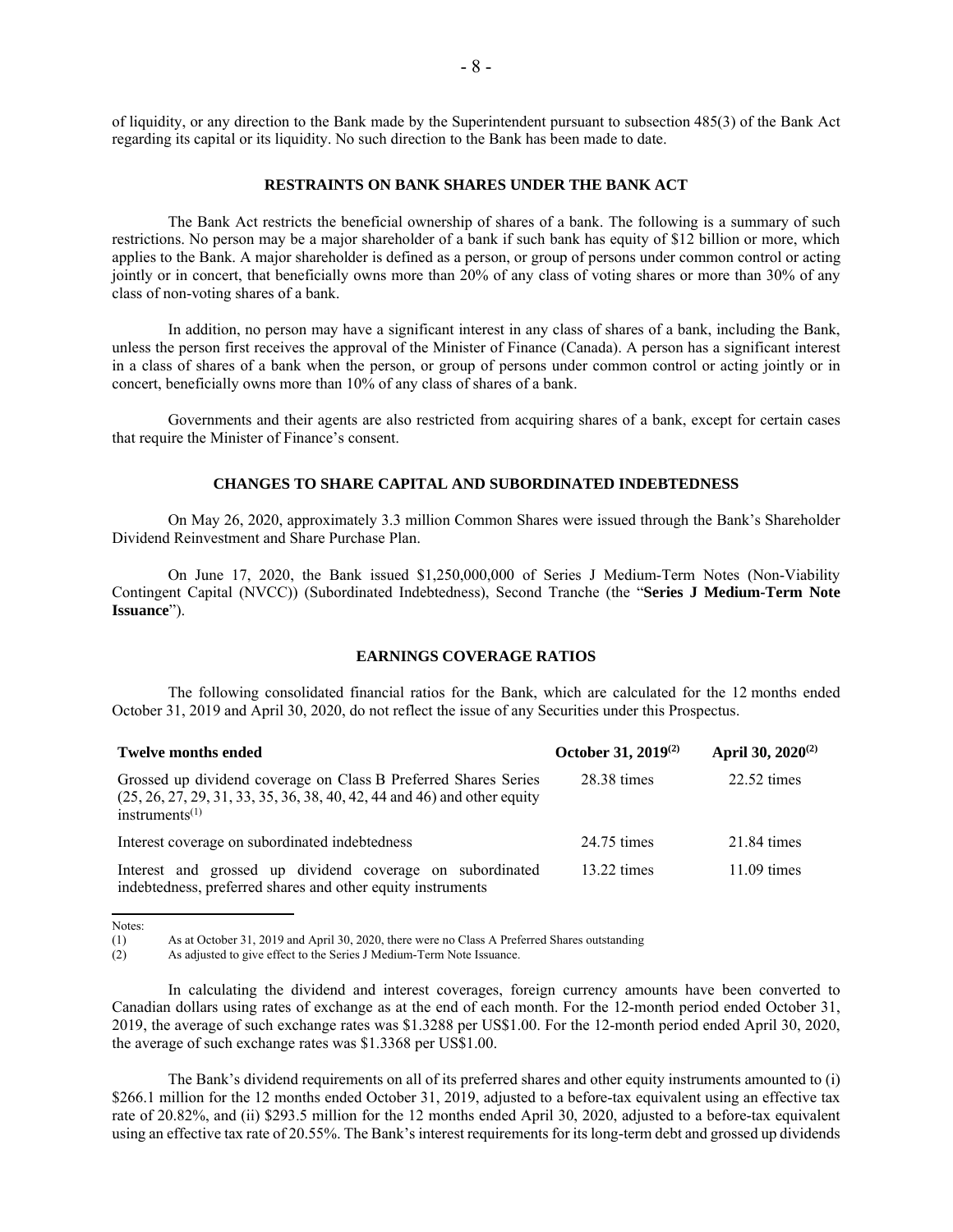on its preferred shares and other equity instruments for (i) the 12 months ended October 31, 2019 amounted to \$571.2 million, and (ii) the 12 months ended April 30, 2020 amounted to \$596.3 million. The Bank's earnings before interest and income tax for (i) the 12 months ended October 31, 2019 amounted to \$7,551 million, which was 13.22 times the Bank's aggregate dividend and interest requirements for this period, and (ii) the 12 months ended April 30, 2020 amounted to \$6,610.9 million, which was 11.09 times the Bank's aggregate dividend and interest requirements for this period. The foregoing figures have been calculated after giving effect to the Series J Medium-Term Note Issuance, as appropriate for each of the periods presented.

The information presented herein for the 12 months ended April 30, 2020 is based on unaudited financial information.

#### **PLAN OF DISTRIBUTION**

The Bank may sell Securities to or through underwriters or dealers purchasing as principal, and also may sell Securities to one or more purchasers directly through applicable statutory exemptions or through agents. Debt Securities may be sold from time to time in one or more transactions at a fixed price or prices, which may be changed, at market prices prevailing at the time of sale, at prices related to such prevailing market prices or at prices to be negotiated with purchasers.

A Prospectus Supplement will set forth the terms of any offering of Securities, including the name or names of any underwriters or agents involved in the offering and sale of the Securities, the initial public offering price, the proceeds to the Bank, any underwriting discount or commission or discount or commission to be paid to any agents and any discounts, concessions or commissions allowed or re-allowed or paid by any underwriters to other dealers. Unless otherwise indicated in the Prospectus Supplement, any agent is acting on a "best efforts" basis for the period of its appointment.

If underwriters are used in the sale, the Securities will be acquired by the underwriters for their own account and may be resold from time to time in one or more transactions, including negotiated transactions, at a fixed public offering price or at varying prices determined at the time of sale, at market prices prevailing at the time of sale or at prices related to such prevailing market prices. The obligations of the underwriters to purchase such Securities will be subject to certain conditions precedent, and the underwriters will be obligated to purchase all the Securities offered by the Prospectus Supplement if any of such Securities are purchased. Any discounts or concessions allowed or reallowed or paid to dealers may be changed from time to time. In particular, in connection with any offering of the Securities (unless otherwise specified in a Prospectus Supplement), after the underwriters have made a reasonable effort to sell all of the Securities at the initial public offering price disclosed in a Prospectus Supplement, the public offering price may be decreased, and further changed from time to time, by the underwriters to an amount not greater than the initial public offering price disclosed in the Prospectus Supplement and, in such case, the compensation realized by the underwriters will be decreased by the amount that the aggregate price paid by purchasers for the Securities is less than the gross proceeds paid by the underwriters to the Bank.

The Securities may also be sold directly by the Bank at such prices and upon such terms as agreed to by the Bank and the purchaser or through agents designated by the Bank from time to time. Any agent involved in the offering and sale of the Securities in respect of which this Prospectus is delivered will be named, and any commissions payable by the Bank to such agent will be set forth, in the Prospectus Supplement.

The Bank may agree to pay the underwriters a commission for various services relating to the issue and sale of any Securities offered hereby. Any such commission will be paid out of the general corporate funds of the Bank. Underwriters, dealers and agents who participate in the distribution of the Securities may be entitled under agreements to be entered into with the Bank to indemnification by the Bank against certain liabilities, including liabilities under securities legislation, or to contribution with respect to payments which such underwriters, dealers or agents may be required to make in respect thereof.

In connection with any offering of the Securities (unless otherwise specified in a Prospectus Supplement), the underwriters or agents may over-allot or effect transactions which stabilize or maintain the market price of the Securities offered at a higher level than that which might exist in the open market. These transactions may be commenced, interrupted or discontinued at any time.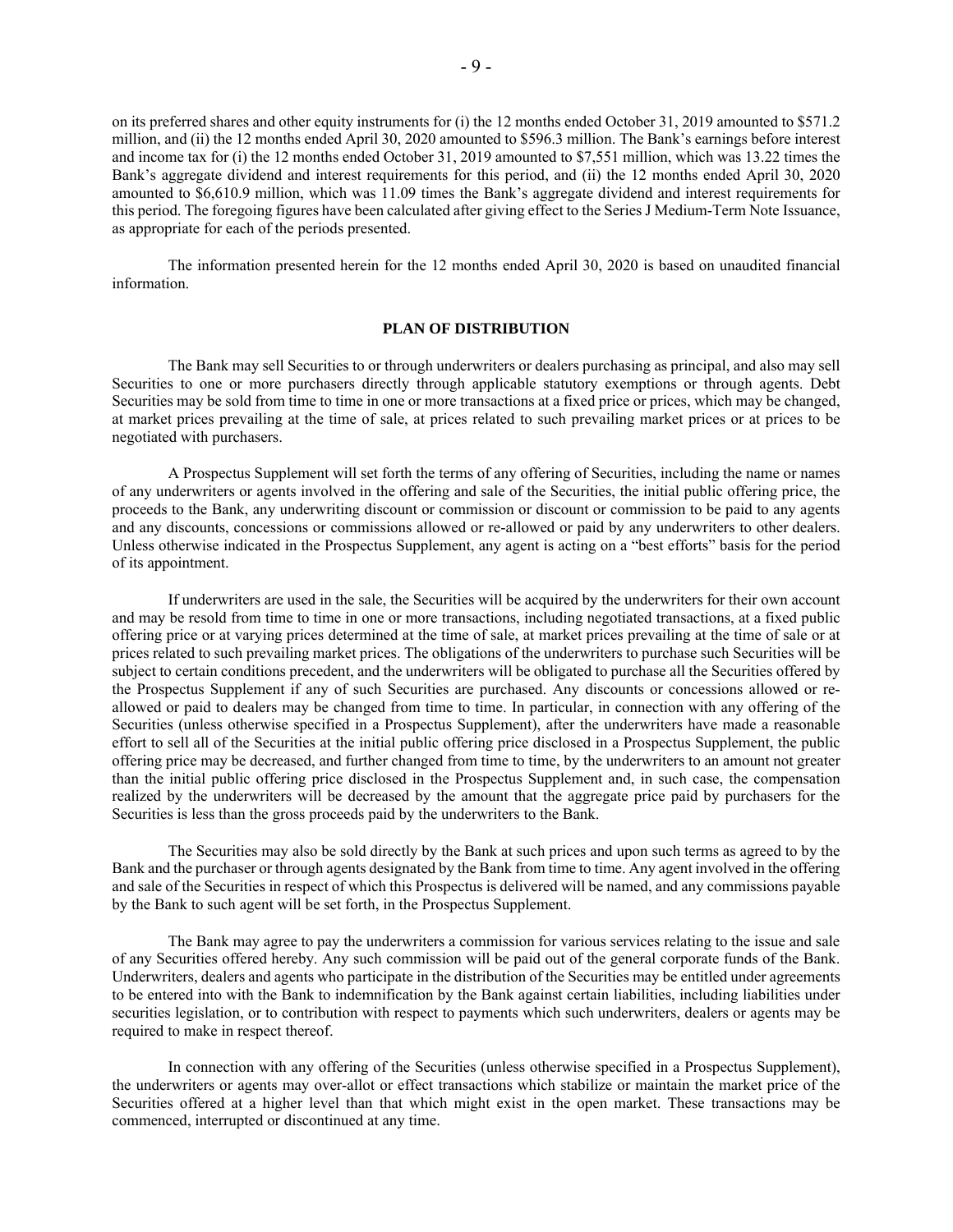The Securities to be issued hereunder have not been, and will not be, registered under the U.S. Securities Act and may not be offered, sold or delivered, directly or indirectly, in the United States of America, its territories, its possessions and other areas subject to its jurisdiction or to, or for the account or benefit of, a U.S. person (as defined in Regulation S under the U.S. Securities Act) except in certain transactions exempt from the requirements of the U.S. Securities Act.

#### **OTHER MATERIAL FACTS**

On June 22, 2016, legislation came into force amending the Bank Act, the Canada Deposit Insurance Corporation Act ("**CDIC Act**") and certain other federal statutes pertaining to banks to create a bail-in regime for Canada's domestic systemically important banks, which include the Bank. On April 18, 2018, the Government of Canada published the final regulations under the CDIC Act and the Bank Act providing the final details of the conversion, issuance and compensation regimes for bail-in instruments issued by domestic systemically important banks, including the Bank (collectively, the "**Bail-In Regulations**"). Pursuant to the CDIC Act, in circumstances where the Superintendent has determined that the Bank has ceased, or is about to cease, to be viable, the Governor in Council may, upon a recommendation of the Minister of Finance that he or she is of the opinion that it is in the public interest to do so, grant an order directing CDIC to convert all or a portion of certain shares and liabilities of the Bank into common shares of the Bank (a "**Bail-In Conversion**").

The Bail-In Regulations prescribe the types of shares and liabilities ("**Eligible Shares and Liabilitie**s") that will be subject to a Bail-In Conversion. In general, any senior debt with an initial or amended term to maturity (including explicit or embedded options) greater than 400 days, that is unsecured or partially secured and has been assigned a CUSIP or ISIN or similar identification number would be prescribed liabilities subject to a Bail-In Conversion. Shares, other than Common Shares, and subordinated debt would also be prescribed liabilities subject to a Bail-In Conversion, unless they are non-viability contingent capital. Holders of Common Shares, and holders of Debt Securities or Preferred Shares who receive Common Shares following the occurrence of a trigger event under the Non-Viable Capital Contingency Provisions, may sustain substantial dilution following a Bail-In Conversion of the Eligible Shares and Liabilities.

Notwithstanding the above, any shares and liabilities issued before the date the Bail-In Regulations came into force would not be subject to a Bail-In Conversion, unless, in the case of a liability, the terms of such liability are, on or after that day, amended to increase its principal amount or to extend its term to maturity and the liability, as amended, meets the requirements to be subject to a Bail-In Conversion. The Bail-In Regulations came into force on September 23, 2018 and the related compensation regime came into force on March 26, 2018.

In the event any Securities issued under this Prospectus are subject to the bail-in regime, the applicable Prospectus Supplement will provide details of that regime.

For a description of Canadian bank resolution powers and the consequent risk factors, reference is made to the disclosure set out under the heading "Description of the Business –Supervision and Regulation in Canada" contained in the Annual Information Form, which disclosure is incorporated by reference herein.

## **RISK FACTORS**

Investment in the Securities is subject to various risks including those risks inherent in conducting the business of a diversified financial institution. Before deciding whether to invest in any Securities, investors should consider carefully the risks set out herein and incorporated by reference in this Prospectus (including subsequently filed documents incorporated by reference) and those described in a Prospectus Supplement relating to a specific offering of Securities. Prospective investors should consider the categories of risks identified and discussed in the Annual Information Form and Management's Discussion and Analysis incorporated herein by reference including but not limited to credit and counterparty risk, market risk, insurance risk, liquidity and funding risk, operational risk, legal and regulatory risk, business risk, strategic risk, environmental and social risk, and reputation risk and other factors that may affect the Bank's results.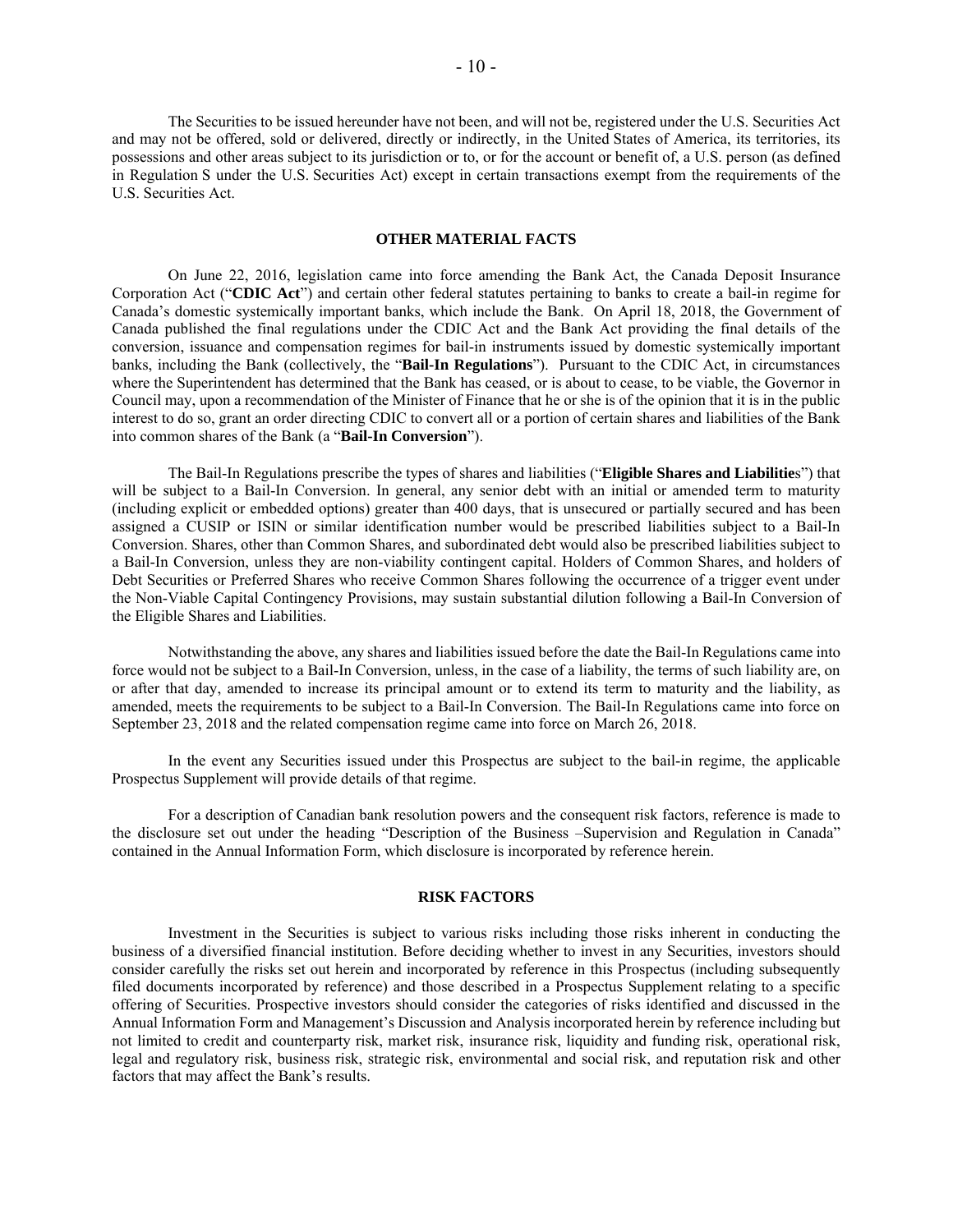## **USE OF PROCEEDS**

Unless otherwise specified in a Prospectus Supplement, the net proceeds to the Bank from the sale of the Securities will be added to the general funds of the Bank and utilized for general banking purposes.

## **LEGAL MATTERS**

Unless otherwise specified in the Prospectus Supplement, certain legal matters relating to the Securities offered by a Prospectus Supplement will be passed upon, on behalf of the Bank, by Osler, Hoskin & Harcourt LLP. As at June 22, 2020, partners and associates of Osler, Hoskin & Harcourt LLP beneficially owned, directly or indirectly, less than 1% of any issued and outstanding securities of the Bank or any associates or affiliates of the Bank.

#### **PURCHASERS' STATUTORY RIGHTS**

Securities legislation in certain of the provinces and territories of Canada provides purchasers with the right to withdraw from an agreement to purchase securities. This right may be exercised within two business days after receipt or deemed receipt of a prospectus and any amendment. In several of the provinces and territories, the securities legislation further provides a purchaser with remedies for rescission or, in some jurisdictions, revisions of the price or damages if the prospectus and any amendment contains a misrepresentation or is not delivered to the purchaser, provided that the remedies for rescission, revisions of the price or damages are exercised by the purchaser within the time limit prescribed by the securities legislation of the purchaser's province or territory. The purchaser should refer to any applicable provisions of the securities legislation of the purchaser's province or territory for the particulars of these rights or consult with a legal adviser.

Original Canadian purchasers of Debt Securities, Class A Preferred Shares or Class B Preferred Shares that are convertible or exchangeable into other securities of the Bank will have a contractual right of rescission against the Bank in respect of the conversion, exchange or exercise of such convertible, exchangeable or exercisable securities. The contractual right of rescission will entitle such original purchasers to receive from the Bank, upon surrender of the underlying securities acquired upon the conversion, exchange or exercise of such Debt Securities, Class A Preferred Shares or Class B Preferred Shares, the amount paid for the Debt Securities, Class A Preferred Shares or Class B Preferred Shares (and any additional amount paid upon conversion, exchange or exercise), in the event that this Prospectus, the applicable Prospectus Supplement or any amendment contains a misrepresentation, provided that: (i) the conversion, exchange or exercise takes place within 180 days of the date of the purchase of the Debt Securities, Class A Preferred Shares or Class B Preferred Shares that are convertible, exercisable or exchangeable under this Prospectus and the applicable Prospectus Supplement; and (ii) the right of rescission is exercised within 180 days of the date of the purchase of the Debt Securities, Class A Preferred Shares or Class B Preferred Shares that are convertible, exercisable or exchangeable under this Prospectus and the applicable Prospectus Supplement. This contractual right of rescission will be consistent with the statutory right of rescission described under section 130 of the *Securities Act* (Ontario), and is in addition to any other right or remedy available to original purchasers under section 130 of the *Securities Act* (Ontario) or otherwise at law. Original Canadian purchasers are further advised that in certain provinces and territories the statutory right of action for damages in connection with a prospectus misrepresentation is limited to the amount paid for the Debt Securities, Class A Preferred Shares or Class B Preferred Shares that are convertible or exchangeable into other securities of the Bank that were purchased under a prospectus, and therefore a further payment at the time of conversion, exchange or exercise may not be recoverable in a statutory action for damages. The purchaser should refer to any applicable provisions of the securities legislation of the province or territory in which the purchaser resides for the particulars of these rights, or consult with a legal adviser.